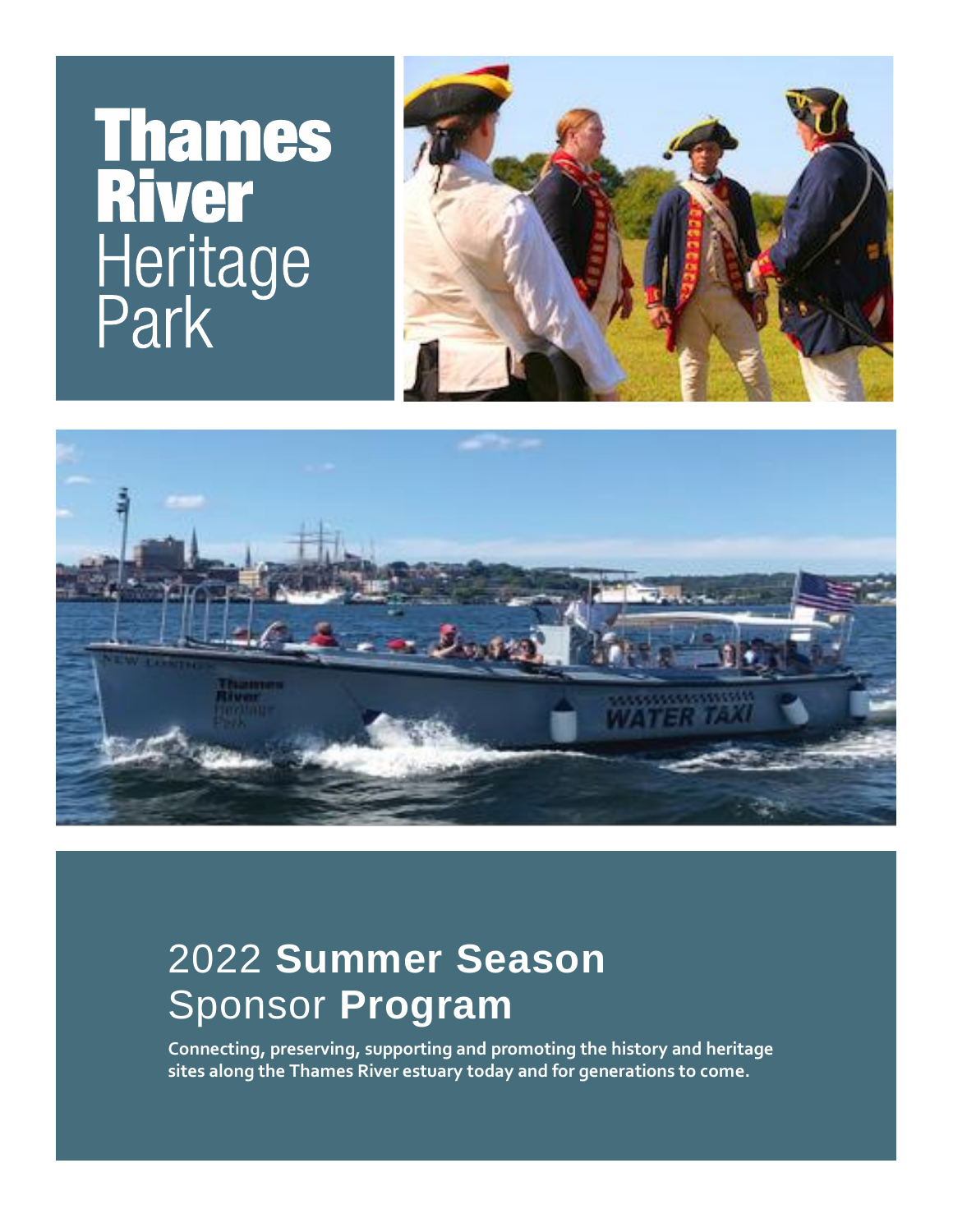# 2022 **Summer Season** Why **Sponsor**

Thames River Heritage Park enters its 7<sup>th</sup> season poised for exponential growth and increased regional, state, and national tourists. Your sponsorship of the Park's 2022 Summer Season is a **highly visible opportunity** to get in front of your current and prospective customers, as well as show your support for the community and local economy.

#### **Sponsorship Opportunities**

**Thames** 

Sponsoring Thames River Heritage Park provides your organization with the unique opportunity to support the New London and Groton communities, to build your brand awareness, and demonstrate your organization's appreciation of our cultural and historic sites.

**Your sponsorship of Thames River Heritage Park's 2022 season helps to:**

- **Connect over 12,000 local residents and tourists and enhance public access to heritage and historic sites, parks, and events** on both sides the Thames including the Submarine Force Library and Museum and soon the new National U.S. Coast Guard Museum.
- **Support educational programming** with local schools and summer camps and 80+ narrated historic boat tours along with weekend harbor cruises, Sailfest fireworks cruise, and happy hour celebrity cruises.
- **Promote tourism and economic development** through a collaborative marketing campaign, "**Discover the Thames**" - 8-weeks of digital billboard exposure on I-95, social media campaign targeting the tri-state NY area, Hartford and Springfield, visitor map / guide – that promotes heritage sites and summer events on the Thames such as CT Open House Day, Sailfest and CT Maritime Heritage Festival.
- **Sustain the heritage sites through collaborative, capacity-building history and cultural projects** like the **new Docent Academy** and **Lecture Series**.

Thames River Heritage Park has made great strides in the six years since its inception. The 2022 addition of a 3rd boat - the Nameaug, the new water taxi dock at the Submarine Force Museum, and the Park's increased collaborative marketing, programming, and capacity-building will have an exponential impact on the continued growth of the Park and tourism on the Thames. We hope that you will be a part of this growth by partnering with us to promote the Thames River's 15-miles of exciting historic waterfront.

In the hope that we can count on your support, enclosed are the 2022 Summer Season Sponsor Levels for your consideration. If you have any questions, please feel free to contact us. Thanks very much for your support of Thames River Heritage Park.

Sincerely,

Paul Whitescarver, CAPT USN Ret.

President Executive Director

P.S. **You play an important role in preserving the history and heritage of the Thames River estuary today and for generations to come.** Please become a sponsor today.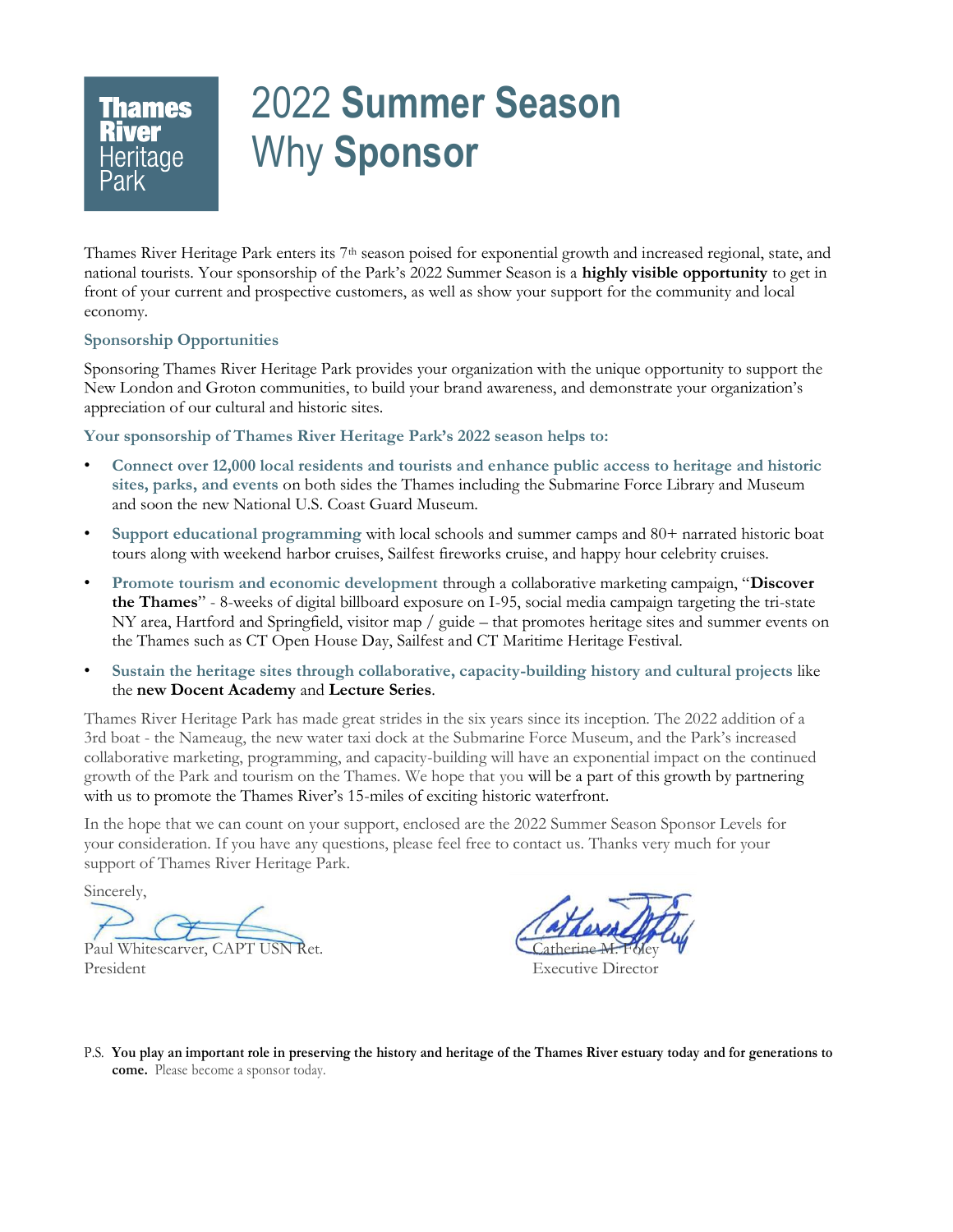## **Thames River** Heritage Park

# 2022 **Summer Season** Sponsor **Levels**





### **DIRECTOR: \$10,000**

- **Logo on all** water taxi, harbor cruise, and historic tour **tickets**\*
- Logo in "In the Park" weekly / monthly (out of season) newsletters to 3,000+ and press releases.
- Logo exposure to 2M via TV spots\*, 11K+ via 2-sided **boat railing banner**, 2K+ via mobile app, 50K via website
	- Four (4) historic boat tour tickets valued at \$100\*
	- Four (4) harbor cruise / water taxi season passes valued at \$200\*
	- Twenty-five (25) harbor cruise / water taxi tickets valued at \$250\*



#### **CURATOR: \$7,500**

- Logo in "In the Park" weekly / monthly (out of season) newsletters to 3,000+ and press releases.
- Logo exposure to 11,000+ via 2-sided **boat railing banner**, 2000+ via mobile app, 50,000 via website.
- Two (2) historic boat tour tickets valued at \$50\*
- Two (2) harbor cruise / water taxi season passes valued at \$100\*
- Fifteen (15) harbor cruise / water taxi tickets valued at \$150\*

#### **EDUCATOR: \$5,000**

- Logo in "In the Park" weekly / monthly (out of season) newsletters to 3,000+ and press releases.
- Logo exposure to 2000+ via mobile app and 50,000 via website
- Two (2) historic boat tour tickets valued at \$50\*
- Two (2) harbor cruise / water taxi season passes valued at \$100\*
- Ten (10) harbor cruise / water taxi tickets valued at \$100\*

## **DESIGNER: \$2,500**

- Logo in "In the Park" weekly / monthly (out of season) newsletters to 3,000+
- Logo exposure to 2000+ via mobile app and 50,000 via website
- Two (2) historic boat tour tickets valued at \$50\*
- One (1) harbor cruise / water taxi season passes valued at \$50\*
- Five (5) harbor cruise / water taxi tickets valued at \$50\*



#### **DOCENT: \$1,000**

- Logo in "In the Park" weekly / monthly (out of season) newsletters to 3,000+
- Logo exposure to 2000+ via mobile app and 50,000 via website
- One (1) harbor cruise / water taxi season passes valued at \$50\*
- Five (5) harbor cruise / water taxi tickets valued at  $$50^*$



#### **COLLECTOR: \$500**

- Logo in "In the Park" weekly / monthly (out of season) newsletters to 3,000+
- Logo exposure to 2000+ via mobile app and 50,000 via website
- Two (2) harbor cruise / water taxi tickets valued at \$50\*



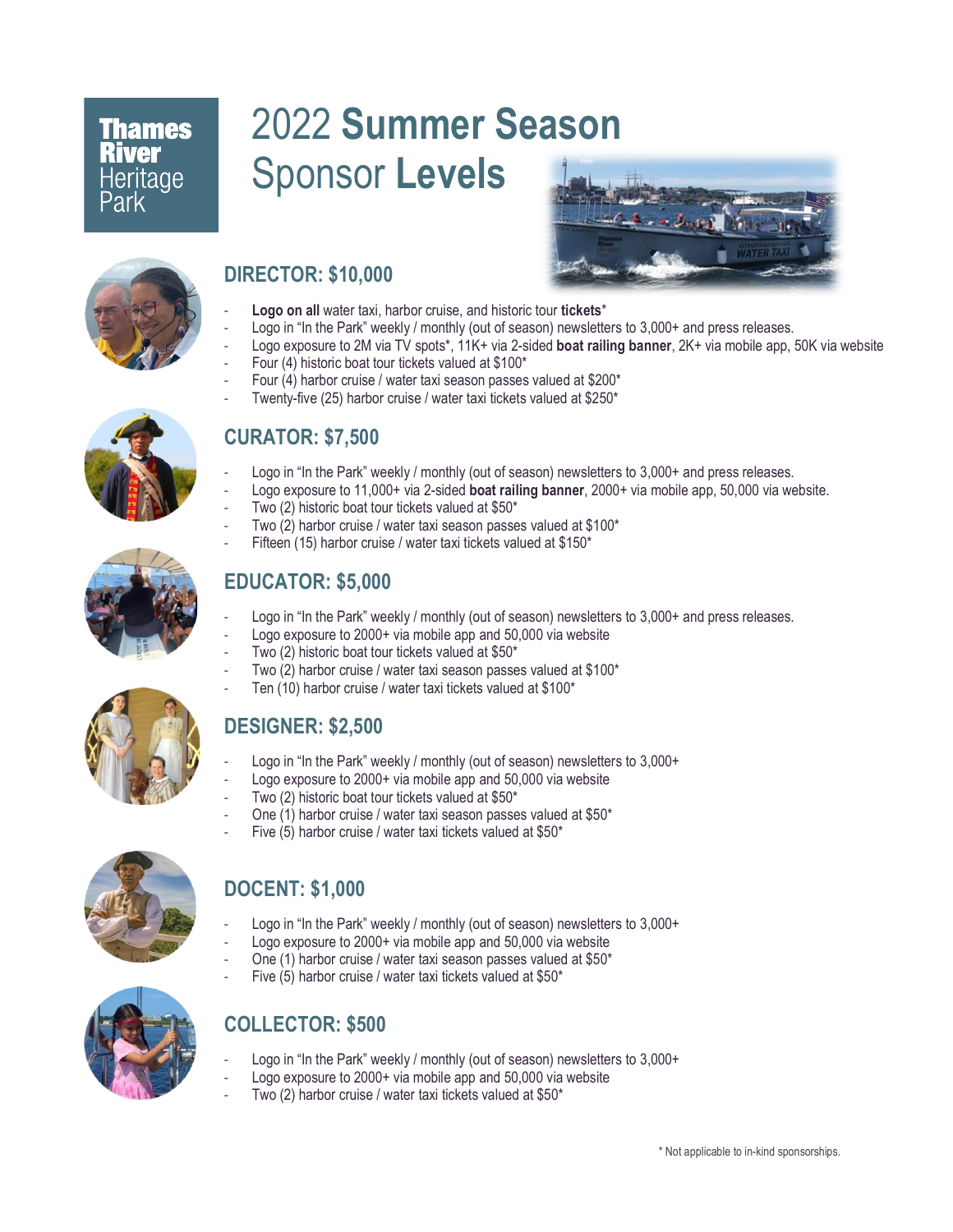## 2022 **Summer Season** Sponsor **Highlights**



**Thames**<br>River

Heritage<br>Park

Company logo on water taxi tickets<sup>\*</sup> Harbor cruise / water taxi season passes and tickets.\* Historic boat tour tickets.\*



Company logo on boat landing signs / boat railing



Company logo printed on 10M Map & Guides and 20M Rack Cards distributed throughout eastern CT.



Company logo included in TV spots and videos.\*



Link on TRHP website and mobile app with over 24,000 summer visitors.



Company logo in newsletter distributed to 3000+ weekly during the summer season and monthly pre-

\* Availability varies according to sponsor levels. See 2022 Summer Season Sponsor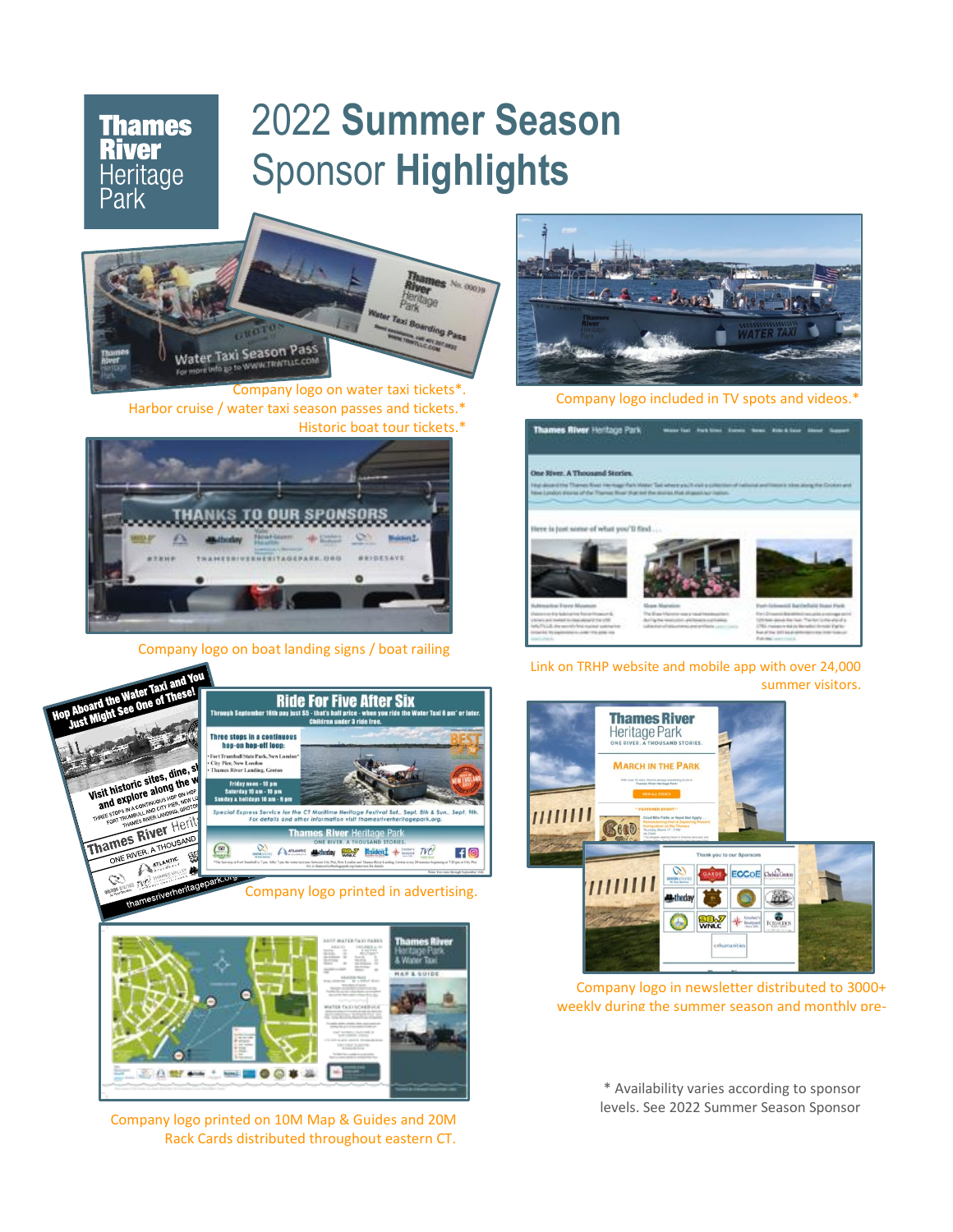## Heritage **Park Sites**

**Thames River Heritage Park Foundation** is a 501(c)3 charitable organization committed to **connecting, preserving, supporting and promoting** the history and heritage sites along the Thames River estuary today and for generations to come.

| <b>Mother Bailey House</b>                  | <b>Monte Cristo Cottage</b>                                          |
|---------------------------------------------|----------------------------------------------------------------------|
| <b>Avery-Copp House Museum</b>              | <b>Nathan Hale School House</b>                                      |
| <b>Bill Memorial Library</b>                | <b>New London Black Heritage Trail</b>                               |
| <b>Ebenezer Avery House</b>                 | <b>New London Old Town Mill</b>                                      |
| <b>Fort Griswold Battlefield State Park</b> | <b>Pequot Chapel</b>                                                 |
| <b>Fort Trumbull State Park</b>             | <b>New London Black Heritage Trail</b>                               |
| <b>Garde Arts Center</b>                    | <b>Shaw Mansion</b><br>Home of New London County Historical Society  |
| <b>Hempsted Houses</b>                      | <b>Submarine Force Library and Museum and</b><br><b>USS Nautilus</b> |
| <b>Historic Groton Bank</b>                 | <b>U.S. SUBVETS WWII National Memorial East</b>                      |
| <b>New London Ledge Light</b>               | Ye Antientist Burial Ground                                          |
|                                             |                                                                      |

**[Lyman Allyn Art Museum](https://www.thamesriverheritagepark.org/lyman-allyn-art-museum/)**